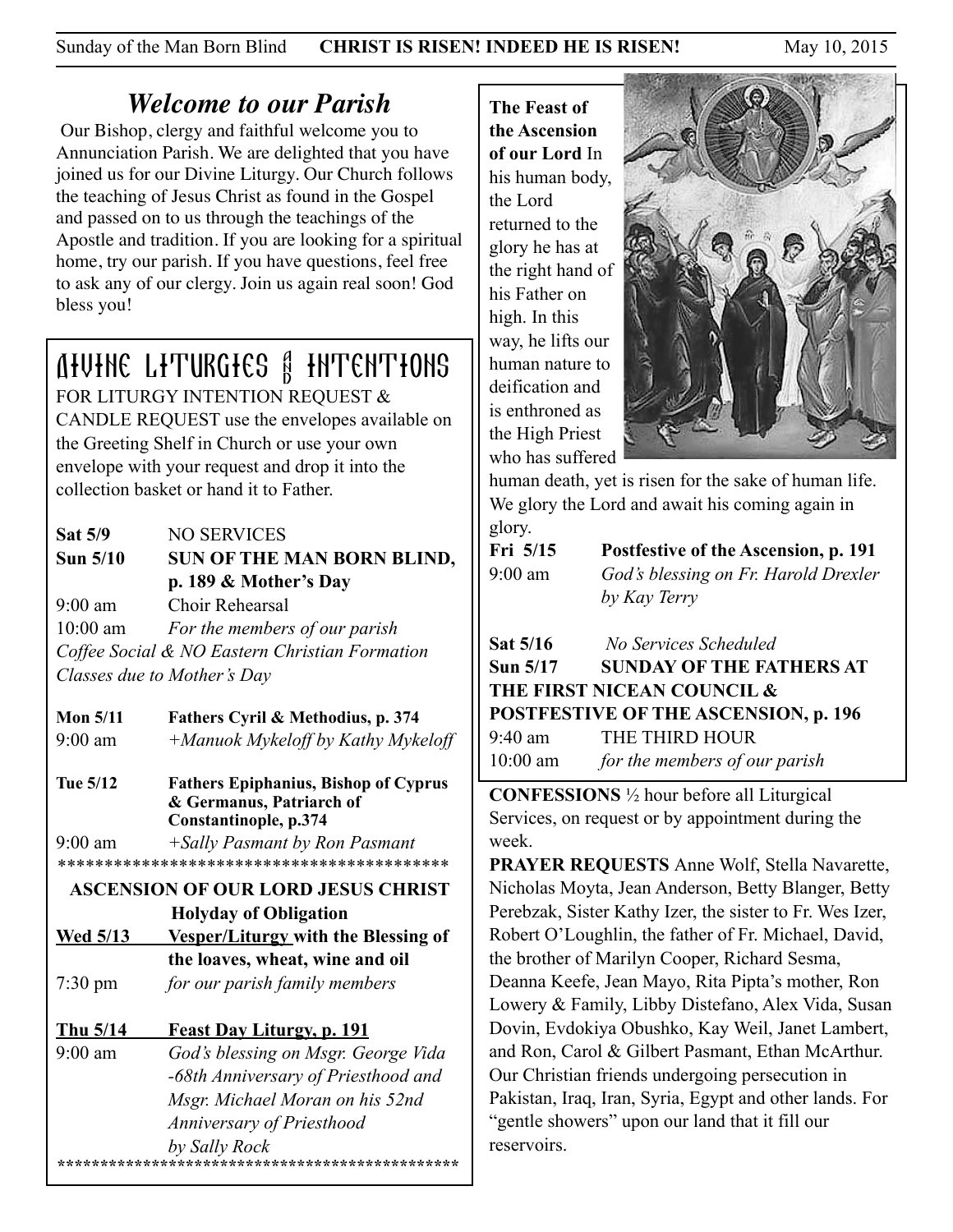#### **7 DAY CANDLE OFFERING Eternal Light:**  *Intention of Sally Rock*  **Icon of our Lord:**  *Special Intention for Kay Terry*  **Icon of the Theotokos** *+Helen, Moon's sister by Mary Washko*

+**HELEN,** the sister of Moon Gilbert fell asleep in the Lord last Sunday afternoon. Funeral Services were held at the gravesite at Rose Hill Cemetery. Kindly, keep +Helen and the family in your prayers. Eternal Memory and Blessed Repose.

**REMEMBER THOSE WHO SERVE OUR** 

**COUNTRY** Dennis Lloyd, Scott Nale, Michael Perko, Matt Reynolds, Robert Skopeck, Jr.

## **Parish Calendar & Upcoming Events**

TODAY—-Mother's Day

**ASCENSION OF OUR LORD-**Holyday of Obligation **Wed 5/13** 7:30 pm Vesper/Liturgy **Thur 5/14** 9:00 am Divine Liturgy

- **Mon 5/18-5/22** Fr. Stephen will be in Phoenix, AZ for a Intereparchial Liturgy Commission Meeting. No Daily Liturgy for this week.
- **Sat 5/23 5TH ALL SOULS SATURDAY**  9:00 am Liturgy & Panachida
- **Mon 5/25 MEMORIAL DAY PENTECOST MON** 9:00 am Liturgy w/ Procession
- **Fri 5/29 NINTH ANNUAL ROMAN & EASTERN CATHOLIC AND ORTHODOX CHRISTIAN ECUMENICAL SERVICE** of prayer for Christian Unity celebrating Pentecost. Our choir will be singing. See Bob Pipta for info 7:00 pm at Christ Cathedral Arboretum, Garden Grove, CA

#### **MYRRH-BEARERS RETREAT—MARK YOUR CALENDARS NOW! EPARCHIAL EVENT**

 "Women, be heralds of the Good News!" is the call to all women of this parish to participate in this year's Myrrh-bearers Retreat at the Franciscan Renewal Center in Scottsdale, AZ

*from Friday, June 26th to Sunday, June 28th.*

 The theme is Myrrh-bearers--Women of Faith with a focus on Heart to Heart Evangelization! The retreat is for girls 7-11 years, teen girls from 12-17 and for women 18+ years.

 Costs range from \$75 to \$175 per person based on Track and room accommodations Registration forms are available on the table at the entrance to the church. *Contact: Sister Jean Marie 602-861-9778 or* **[e-mail--jean.sister@cox.net](mailto:e-mail--jean.sister@cox.net)**

**ALIVE IN CHRIST RETREAT CAMP FOR BOYS AND THEIR FATHERS** What could be better than a long weekend of prayer, sports, spiritual talks, games and skits in the beautiful Palomar Mountain Range The "Alive in Christ" ascetically boot camp for Byzantine Catholic boys and their fathers will be held this year July 30- August 2, at "Palomar Christian Conference Center" Northeast of San Diego, CA. Boys and young men 7-17 will join bishop Gerald in the decade long tradition, and return enlivened and enlighten. (Boys 7-19 are required to have a male guardian with them.) **Application deadline: June 29th. Application packets available on the Greeting Shelf in church in a special folder.** 

**GIFT SHOP** Open after the Sunday Liturgy. See Sue Petyo for more information.

#### **COFFEE SOCIAL HOST** Thank you!

MAY- Jean Berardi & Margaret Hatton JUNE- Malinick Family

#### **READER/CHOIR REHEARSAL SCHEDULE**

TODAY- Rehearsal 9:00 - 9:45am ……Mike Petyo 5/17-The Third Hour 9:40 am ………George Petyo 5/24- Rehearsal 9:00 - 9:45 am ………Steve Kopko 5/31- The Third Hour 9:40 am ……………Jon Weil See our Cantor Bob Pipta for more information or if you want to join our school of cantors & readers.